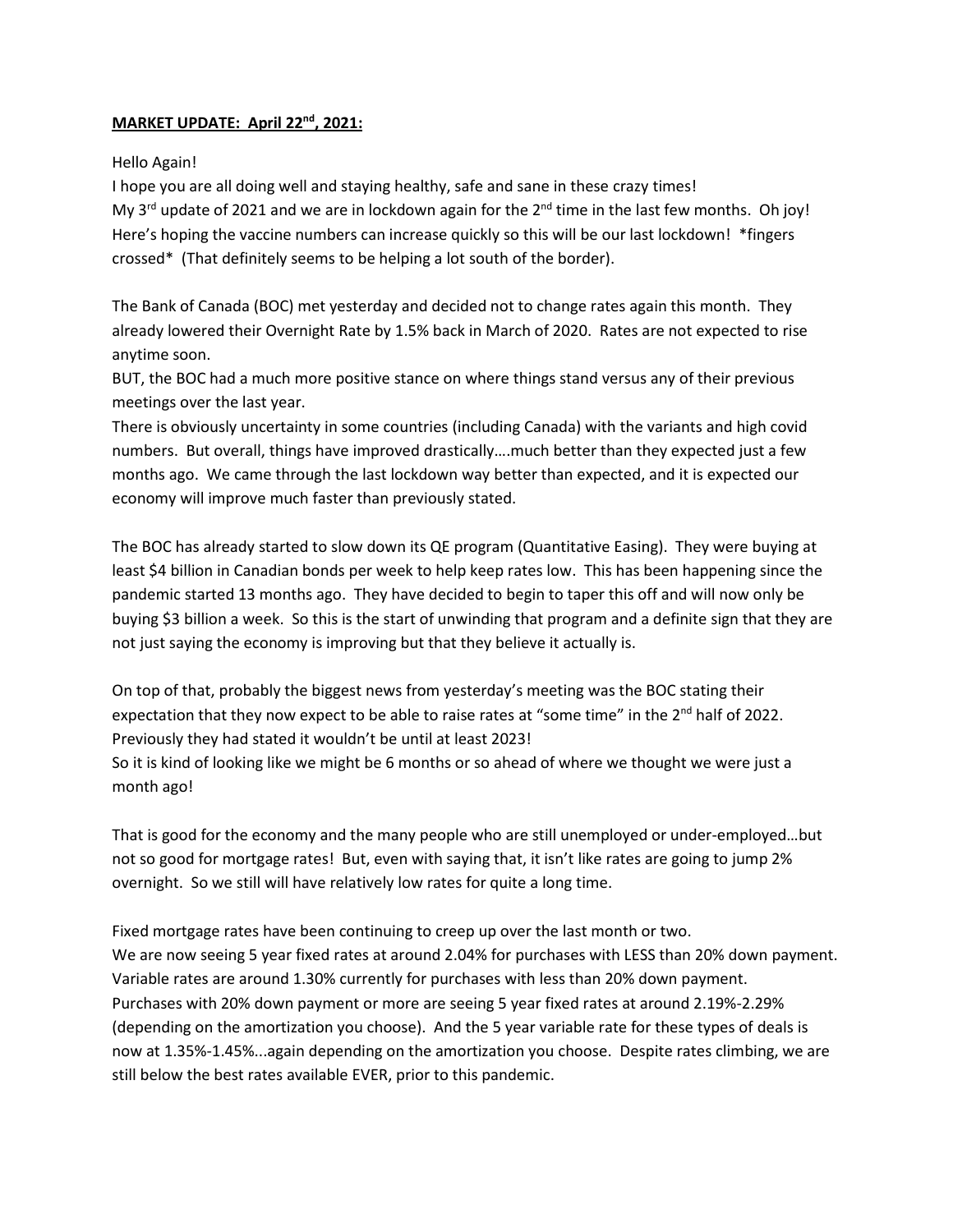Most likely, with the news that the BOC will be increasing rates sooner than previously expected, we will see fixed mortgage rates continue to creep up slowly as we move forward.

The Canadian dollar could appreciate as well. (Higher oil prices have helped this as well thanks to the Global recovery…which is finally some good news for "oil" provinces like New Brunswick, Newfoundland and of course Alberta!)

Our dollar was up about a cent yesterday versus the US Greenback after the BOC meeting and it hit 80 cents for the first time in a long time!

The problem with that, is a high Canadian dollar will hurt our economy and slow down our recovery. So if the Canadian dollar continues to appreciate, that could create more issues for the BOC…and it might even require them to delay raising rates! It is quite the tight-rope act they are forced to perform!

The BOC has told us that our GDP declined by 2.5% in 2020 (much less than we were expecting…considering that the world was fully shut down for almost 3 months).

And they've revised their estimates up for the next 3 years as well….a gain of 6.5% in 2021 in Canada, a gain of 3.75% in 2022 and a gain of 3.25% in 2023. (For Perspective, Canada has had GDP growth of over 3% only one time in the last decade…3.17% in 2017).

So the BOC really expects the economy to be taking off over the next few years…and it should be booming in the 2nd half of 2021.

In our other big news this month…..The Canadian Housing Market continues to be on fire! We are seeing many neighbourhoods across Canada (not just in the Toronto or Vancouver areas) that have increased by 30%+ in the last year.

Maybe with the news of rates going up sooner rather than later, this will help cool the market? (OR maybe the announcement that rates are going up sooner is just a ploy to help calm the market?!?!? I guess time will tell! It wouldn't be the first time the BOC went with this tactic in the last decade!).

OSFI (they are a government department that oversees the stability of the banks and lenders) decided to raise the "Mortgage Stress Test" to 5.25% from 4.79%. This is the rate that is used to actually "qualify you" for a mortgage.

This new rule will kick in June  $1^{st}$ . It was done to try to calm the housing market a bit, and is probably the quickest and easiest approach in trying to do so. So that is why I believe it was done.

BUT, like any other move over the last decade…which continues to focus on the "Demand" side of the housing market, this won't work for long and is certainly not going to fix the problem in the long-term.

The issue is and has always been Supply! (I think I've mentioned that every update for the last decade???!!!) But yet…we continue to tinker with demand. What is the definition of Insanity again?!?!?

The reality is that most people/economists thought that the current 4.79% Stress Test was too high of a qualifying rate. There is essentially zero chance of rates being at that point in 5 years. So raising the rate that we have to qualify mortgages at even higher just seems like a move to make it look like the gov't is doing something to address the issue. They will say it is to protect people from rising rates down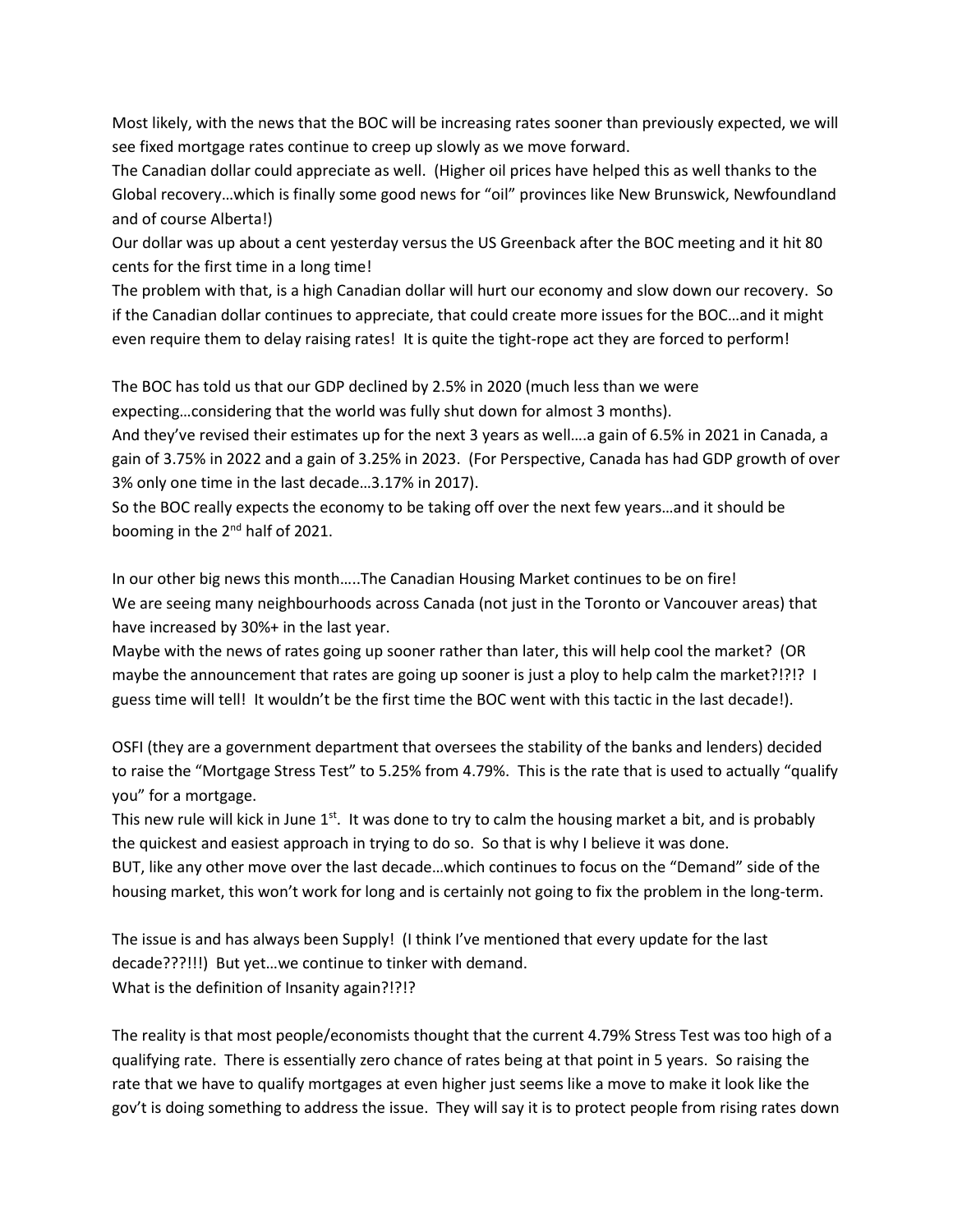the road. But with no chance of rates hitting that mark in 5 years, that can't be the reason for the move. As stated, this was done as it is quick and easy. But it isn't going to work. And it anything, will hurt "the middle class or those trying to get into the middle class"…the primary focus of the Federal Liberals. But something had to be done to help slow down the market. So many are applauding the move. Though to me, it doesn't make a ton of sense and is quite short-sighted.

Speaking of doing something for the sake of doing something…the government is also instituting a new "foreign buyer tax" which will tax properties owned by non-residents that are vacant. This will kick in January 1st, 2022.

That too shouldn't have much of an impact on the runaway housing market. The rule change is too narrow in scope to have a major impact unfortunately.

THE ONLY way to fix this is that we need all 3 levels of government to get together ASAP and work together to change the rules and the red tape, to help improve supply and make it easier to build homes quickly and for cheaper.

You simply can't bring in 300,000 people a year (which in the coming years once we get through this pandemic, will be more like 400,000 people a year), and only build them 30,000 homes a year to live in. That is one of the major reasons why we are seeing the housing market take off. Even the BOC acknowledged in their meeting yesterday that supply is the issue. But Supply changes take a long time to kick in. So there is no quick fix unfortunately. So they keep trying these 'quick fixes' but of course… the problems persist.

To quote a fine band I know:

You can heal the symptoms but not affect the cause.

It's quite a bit like trying to heal a gunshot wound with gauze.

As I see it, the problem with increasing the "Stress Test" rule is that many First-Time Buyers were already having trouble qualifying for what they need to get into the market. Now they will qualify for 4%-5% less come June  $1^{st}$ . Sure 4% or 5% isn't much of a difference. But when you were already \$100 k short of what was needed to get into the market, this definitely doesn't help you cause! The Bank of Mom and Dad is going to be even more needed in the coming months and years it seems!

And I'm pretty sure that first-time buyers (or the end-users…those going to live in the home) are NOT the biggest issue and the reason why home prices are climbing at a record pace. Most people believe Investors or speculators are the issue, as they scoop up houses in record numbers. The end-user is just along for the ride as they need somewhere to lay their head at night!

So maybe we will see more changes/rules coming in the next couple of months?? There has been talk that there will be rules aimed at Investors and Speculators coming from the government. I was actually quite surprised there was nothing in this week's budget to address that.

My guess is that the housing market should remain hot for the next month as many people attempt to buy before the Qualifying Rate changes to 5.25% instead of 4.79%. (AND FYI…to beat the rules, you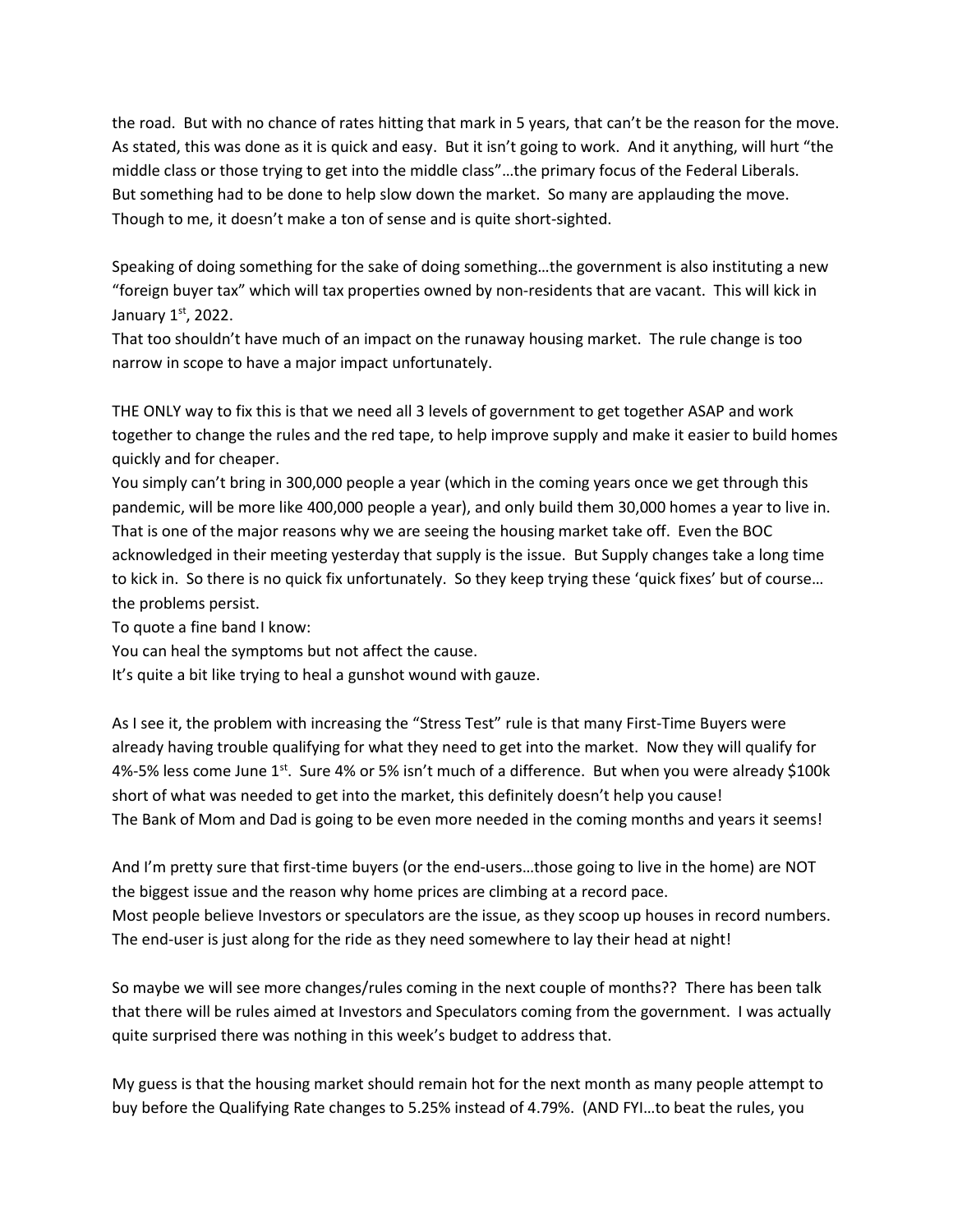don't need to "close your deal" by June  $1<sup>st</sup>$ . You simply need to have a full approval in place prior to the new rules kicking in. FYI).

## *IN GTA HOUSING NEWS:*

*April 6, 2021 - For the third straight month of 2021, record home sales continued in March across the Greater Toronto Area (GTA) with buyers taking advantage of favourable borrowing costs and continued improvement in many sectors of the economy.* 

*GTA REALTORS® reported 15,652 sales in March 2021 – close to double that of March 2020. While sales were strong, it is important to remember that for the second half of March 2021, we are comparing against the initial impact of COVID-19 in the second half of March 2020 when sales activity dropped off dramatically. With this in mind, it is important to consider annual sales growth for the pre-COVID period (March 1 to 14, 2020) and the COVID period (March 15 to 31, 2020):* 

*• There were 6,504 sales reported during the first 14 days of March 2021 – up 41 per cent compared to the pre-COVID period in March 2020.* 

*• There were 9,148 sales reported between March 15 and March 31, 2021, an increase of 174 per cent compared to the COVID period of March 2020. This is a stark reminder of the initial impact COVID-19 had on the housing market and overall economy a year ago.* 

*"Confidence in economic recovery coupled with low borrowing costs supported a record pace of home sales last month. While the robust market activity is indicative of widespread consumer optimism, it is also shedding light on the sustained lack of inventory in the GTA housing market, with implications for affordability," said TRREB President Lisa Patel.* 

*For March 2021 as a whole, new listings were up 57 per cent year-over-year to 22,709. While representing a strong year-over-year increase, the annual growth rate for new listings was well-below that of sales.* 

*"With sales growth outstripping listings growth by a large margin, including in the condo market segment, competition between buyers in some market segments and the potential for double-digit price growth could continue without a meaningful increase in the supply of homes available for sale. This will become more apparent as population growth resumes over the next year," stressed TRREB Chief Market Analyst Jason Mercer.* 

*The MLS® Home Price Index Composite Benchmark for March 2021 was up by 16.5 per cent compared to March 2020. The average selling price at \$1,097,565 was up by 21.6 per cent over the same period. Following the recent trend, low-rise home sales in regions surrounding the City of Toronto drove price growth.* 

*"The current state of the market has reinvigorated discussions about potential demand-side policy interventions. Policies focussed on demand, such as a capital gains tax on primary residences, can have a*